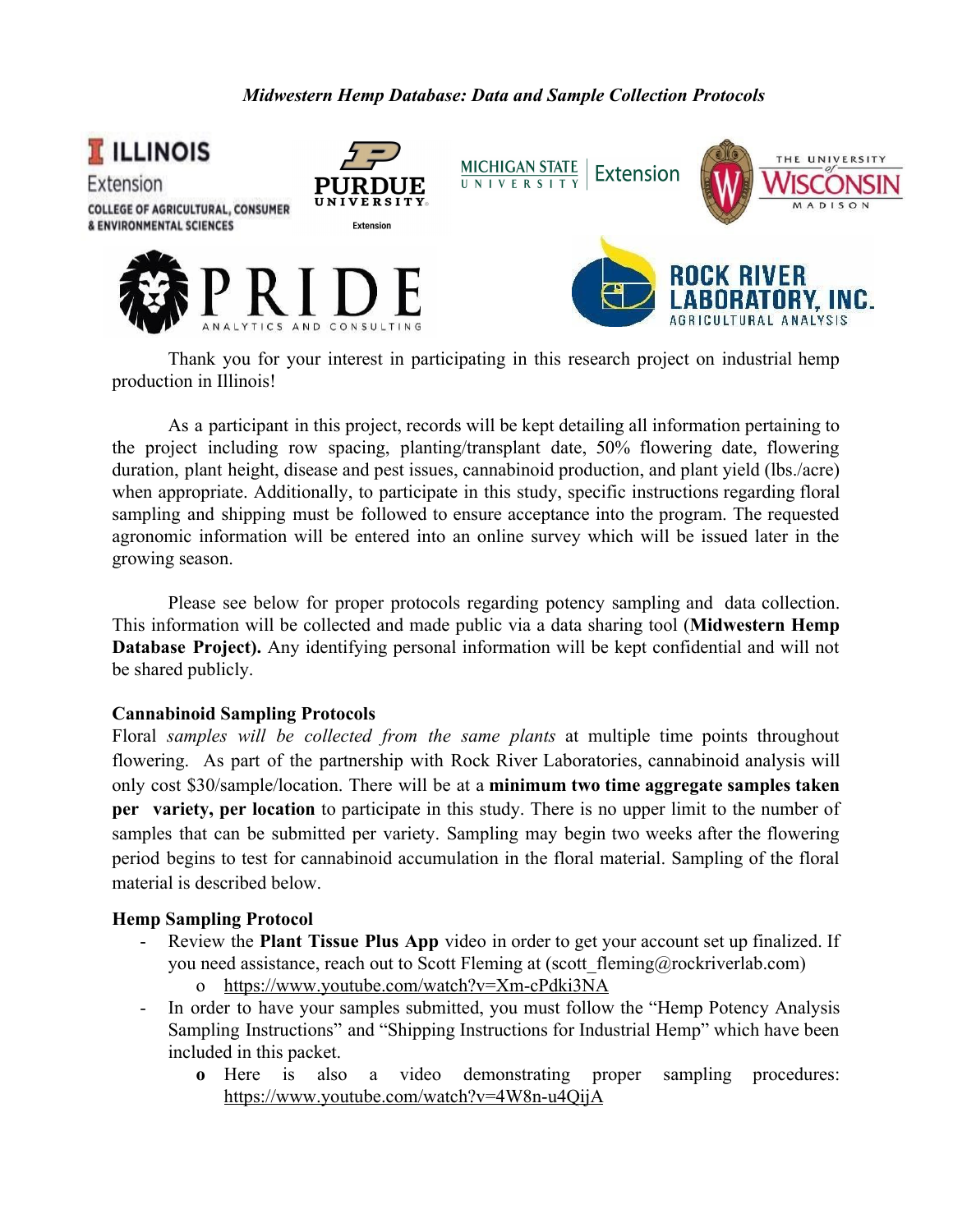- In addition, you can find all of the necessary instruction at the Rock River website here: <https://rockriverlab.com/pages/Hemp-Forms-and-Instructions.php>

Samples should be sent overnight according to instructions above to:

Rock River Laboratory

710 Commerce Dr.

Watertown, WI 53094

# **Agronomic Data Collection Protocols**

The same 5 plants used for cannabinoid profiling will be used for data collection regarding agronomic performance. We suggest marking plants with wrap around nursery labels to make them easily identifiable.

Data collected:

- Planting Date
- Plant population (#plants/acre)
- Plant height (inches) will be recorded at 50% flowering and harvest
	- o Measure and record the distance from the ground to the tallest point of each of the plants sampled for cannabinoids (5 per variety).record the average height
- Flowering Date
	- o Date at which 50% of plants of the given variety have begun flowering
- Field plots will be observed for any notable insect and disease activity. As needed, samples and specimens will be submitted for plant disease or insect identification. Please take photos of observed insects/pests.
- Plant yield
	- o All 5 plants will be cut by hand just below the lowest branch. Plants will then be removed and hung up for complete drying. Dried floral structures (10-15% moisture) will be stripped from all stems by hand or with simple equipment to remove these floral structures for all 5 plants per variety. The resulting biomass will include some leaf material. Please separately weigh (lbs) the plant biomass for both A) stripped floral structures and B) all remaining biomass (stems, stalk, some leaves, minor amounts of floral structures—this is important to larger operations that use whole-plant mechanical harvested). Please provide data on a lbs/plant basis.

What Happens to Information You Submit to Us?